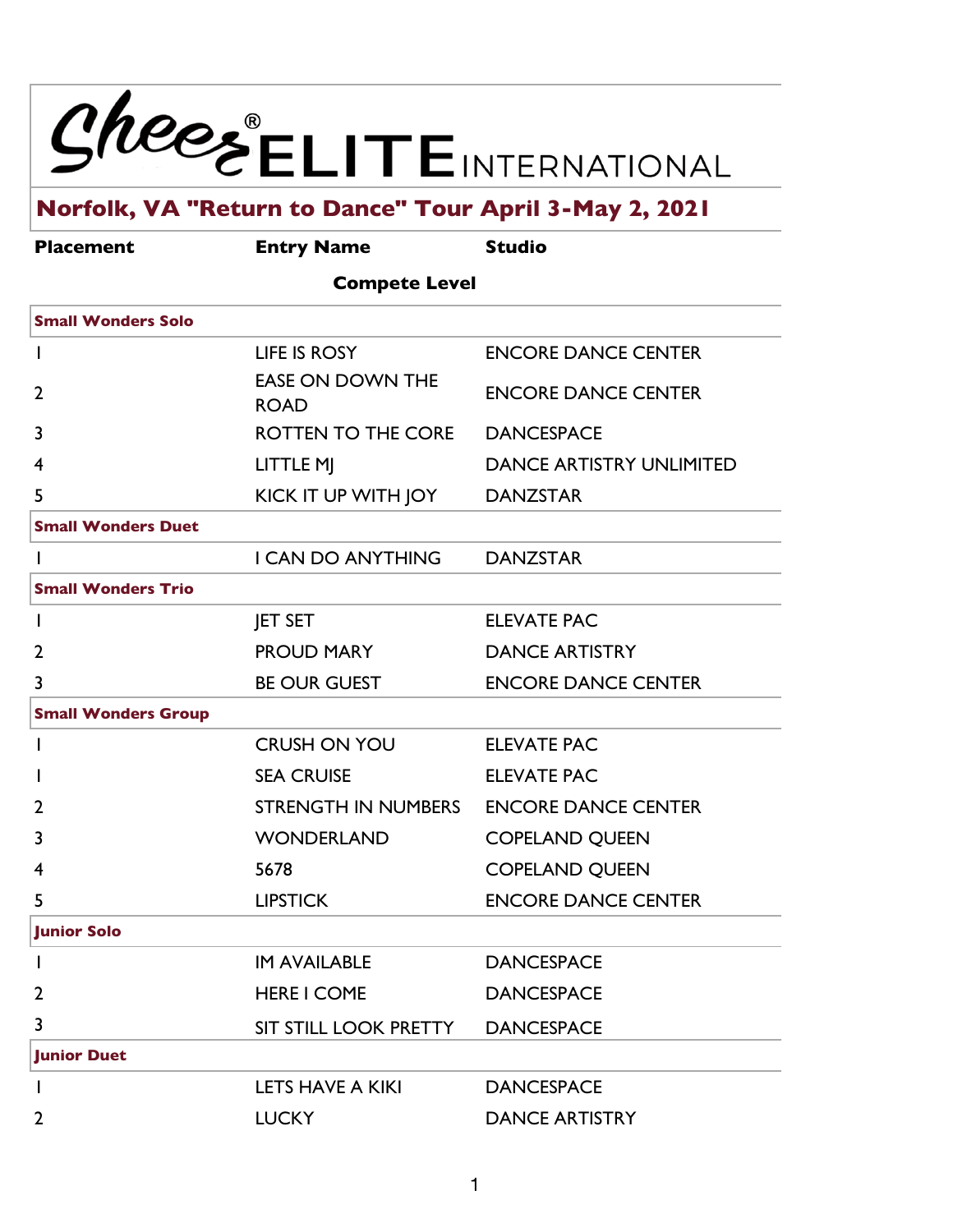| $\overline{3}$             | <b>GUARDIAN ANGEL</b>                         | <b>DANCE ARTISTRY</b>                     |
|----------------------------|-----------------------------------------------|-------------------------------------------|
| $\overline{4}$             | <b>STAND BY YOU</b>                           | <b>DANCESPACE</b>                         |
| <b>Junior Group</b>        |                                               |                                           |
| J.                         | <b>ABC 123</b>                                | <b>DANCE ARTISTRY</b>                     |
| $\overline{2}$             | <b>BLACKBIRD</b>                              | <b>COPELAND QUEEN</b>                     |
| 3                          | <b>ANYWHERE BUT HERE</b>                      | <b>DANCE ARTISTRY</b>                     |
| $\overline{4}$             | <b>AINT NOTHING WKONG</b><br><b>WITH THAT</b> | <b>COPELAND QUEEN</b>                     |
| 5                          | <b>WHEN YOU BELIEVE</b>                       | <b>DANCE ARTISTRY</b>                     |
| <b>Junior Large Group</b>  |                                               |                                           |
|                            | <b>ITS A HARD KNOCK LIFE</b>                  | <b>DANCESPACE</b>                         |
| <b>Pre-Teen Solo</b>       |                                               |                                           |
| $\mathbf{I}$               | <b>TRIBE</b>                                  | <b>DANCESPACE</b>                         |
| $\overline{2}$             | <b>CLUELESS</b>                               | <b>DANCESPACE</b>                         |
| 3                          | <b>AINT NO OTHER MAN</b>                      | <b>DANCESPACE</b>                         |
| <b>Pre-Teen Group</b>      |                                               |                                           |
| <sup>1</sup>               | <b>GREASE MEGA MIX</b>                        | <b>DANCESPACE</b>                         |
| $\overline{2}$             |                                               | <b>THREE LITTLE BIRDS DANCE</b>           |
|                            | <b>BELLAS FINAL</b>                           | <b>STUDIO</b>                             |
| 3                          | <b>RESCUE MY HEART</b>                        | THREE LITTLE BIRDS DANCE<br><b>STUDIO</b> |
|                            |                                               | THREE LITTLE BIRDS DANCE                  |
| $\overline{4}$             | <b>BELLHOP BOOGIE</b>                         | <b>STUDIO</b>                             |
| <b>Teen Solo</b>           |                                               |                                           |
| I                          | <b>TIME MACHINE</b>                           | <b>DANCESPACE</b>                         |
| $\overline{2}$             | <b>BADDER BADDER SHWING DANCE ARTISTRY</b>    |                                           |
| 3                          | <b>FLOW</b>                                   | <b>DANCESPACE</b>                         |
| <b>Teen Group</b>          |                                               |                                           |
| I                          | <b>RAIN MEDLEY</b>                            | <b>DANCESPACE</b>                         |
| <b>Senior Solo</b>         |                                               |                                           |
| I                          | <b>POISSON ROUGE</b>                          | <b>DANCESPACE</b>                         |
| $\overline{2}$             | <b>YELLOW FLICKER BEAT</b>                    | <b>DANCESPACE</b>                         |
|                            | <b>Elite Level</b>                            |                                           |
| <b>Small Wonders Group</b> |                                               |                                           |
| I                          | I CANT LET YOU THROW<br>YOURSELF AWAY         | <b>ENCORE DANCE CENTER</b>                |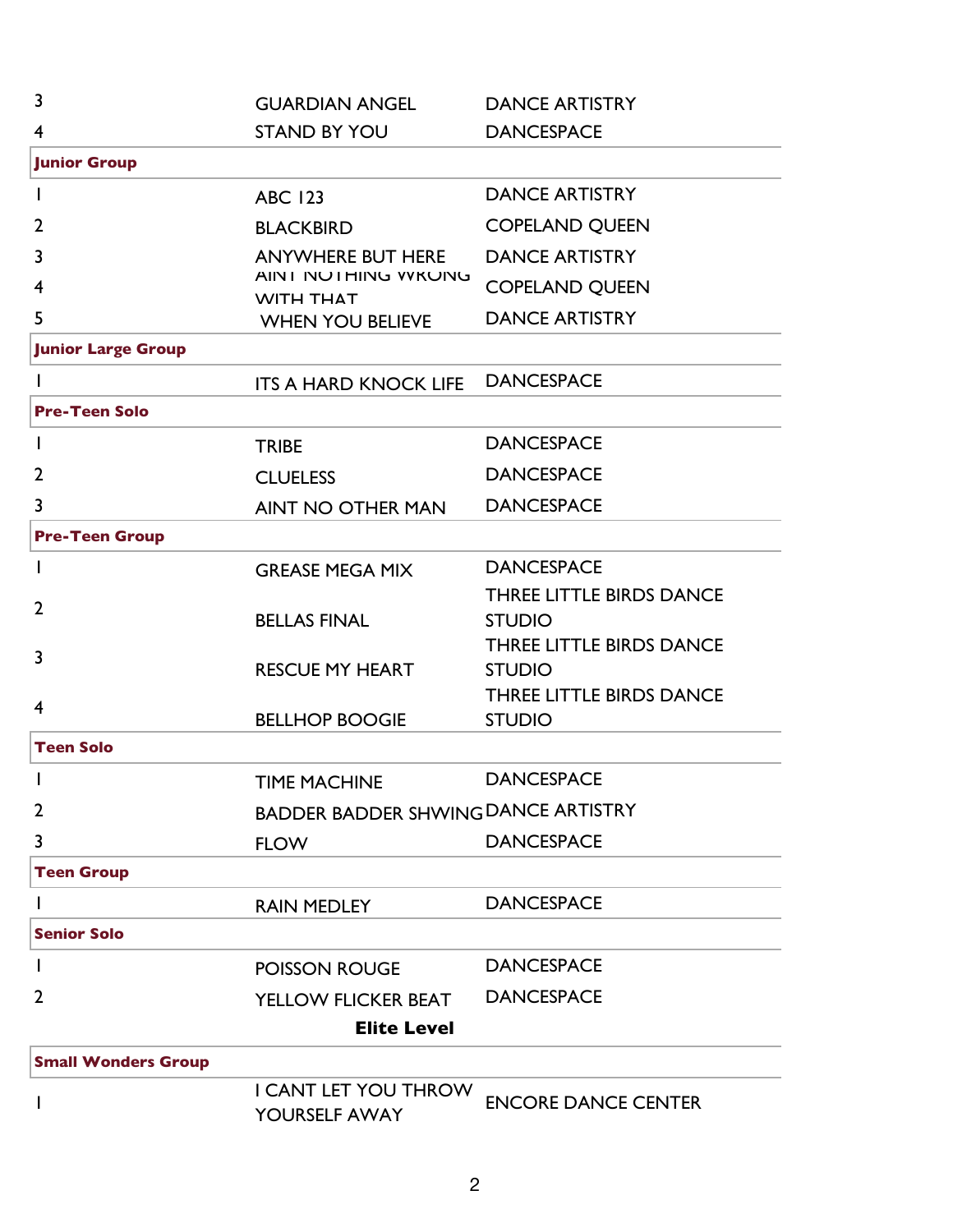| <b>Junior Solo</b>    |                                             |                               |
|-----------------------|---------------------------------------------|-------------------------------|
|                       | <b>FABULOUS</b>                             | <b>ENCORE DANCE CENTER</b>    |
| 2                     | <b>KINGDOM OF ONE</b>                       | <b>MOONLIGHT DANCE STUDIO</b> |
| 3                     | <b>SPEECHLESS</b>                           | <b>ENCORE DANCE CENTER</b>    |
| 4                     | MY BOYFRIENDS BACK                          | <b>ENCORE DANCE CENTER</b>    |
| 5                     | <b>DONT GIVE UP</b>                         | <b>ENCORE DANCE CENTER</b>    |
| <b>Junior Duet</b>    |                                             |                               |
|                       | <b>SUPERSTITION</b>                         | <b>ENCORE DANCE CENTER</b>    |
| $\overline{2}$        | <b>EVERY LIL STEP</b>                       | <b>ENCORE DANCE CENTER</b>    |
| <b>Junior Trio</b>    |                                             |                               |
|                       | LET IT GO                                   | <b>DANCE ARTISTRY</b>         |
| $\overline{2}$        | <b>LOS SENORITAS</b>                        | <b>ENCORE DANCE CENTER</b>    |
| <b>Junior Group</b>   |                                             |                               |
|                       | <b>ITS PARTY TIME</b>                       | <b>ENCORE DANCE CENTER</b>    |
| 2                     | LOVE ON TOP                                 | <b>MERAKI ACADEMY</b>         |
| 3                     | <b>DONT SLACK</b>                           | <b>ENCORE DANCE CENTER</b>    |
| <b>Pre-Teen Solo</b>  |                                             |                               |
| $\mathbf{I}$          | I FEEL LIKE IM DROWNING ENCORE DANCE CENTER |                               |
| 2                     | <b>IF I COULD DANCE</b>                     | <b>ENCORE DANCE CENTER</b>    |
| 3                     | <b>SURVIVOR</b>                             | <b>ENCORE DANCE CENTER</b>    |
| 4                     | <b>SPARKLING DIAMONDS</b>                   | <b>ELEVATE PAC</b>            |
| 5                     | <b>ORDINARY WORLD</b>                       | <b>ENCORE DANCE CENTER</b>    |
| <b>Pre-Teen Duet</b>  |                                             |                               |
|                       | <b>OUR DANCE</b>                            | <b>ENCORE DANCE CENTER</b>    |
| 2                     | I SAY A LITTLE PRAYER                       | <b>ENCORE DANCE CENTER</b>    |
| 3                     | ALL DOLLED UP                               | <b>ENCORE DANCE CENTER</b>    |
| <b>Pre-Teen Trio</b>  |                                             |                               |
| $\mathbf{I}$          | <b>FADE OUT LINES</b>                       | <b>MOONLIGHT DANCE STUDIO</b> |
| $\overline{2}$        | <b>LOOK UP CHILD</b>                        | <b>ENCORE DANCE CENTER</b>    |
| 3                     | <b>LOW</b>                                  | <b>MOONLIGHT DANCE STUDIO</b> |
| <b>Pre-Teen Group</b> |                                             |                               |
| <sup>1</sup>          | <b>WHIPPED INTO SHAPE</b>                   | <b>ENCORE DANCE CNETER</b>    |
| $\overline{2}$        | NO BUSINESS LIKE SHOW<br><b>BUSINESS</b>    | <b>ENCORE DANCE CENTER</b>    |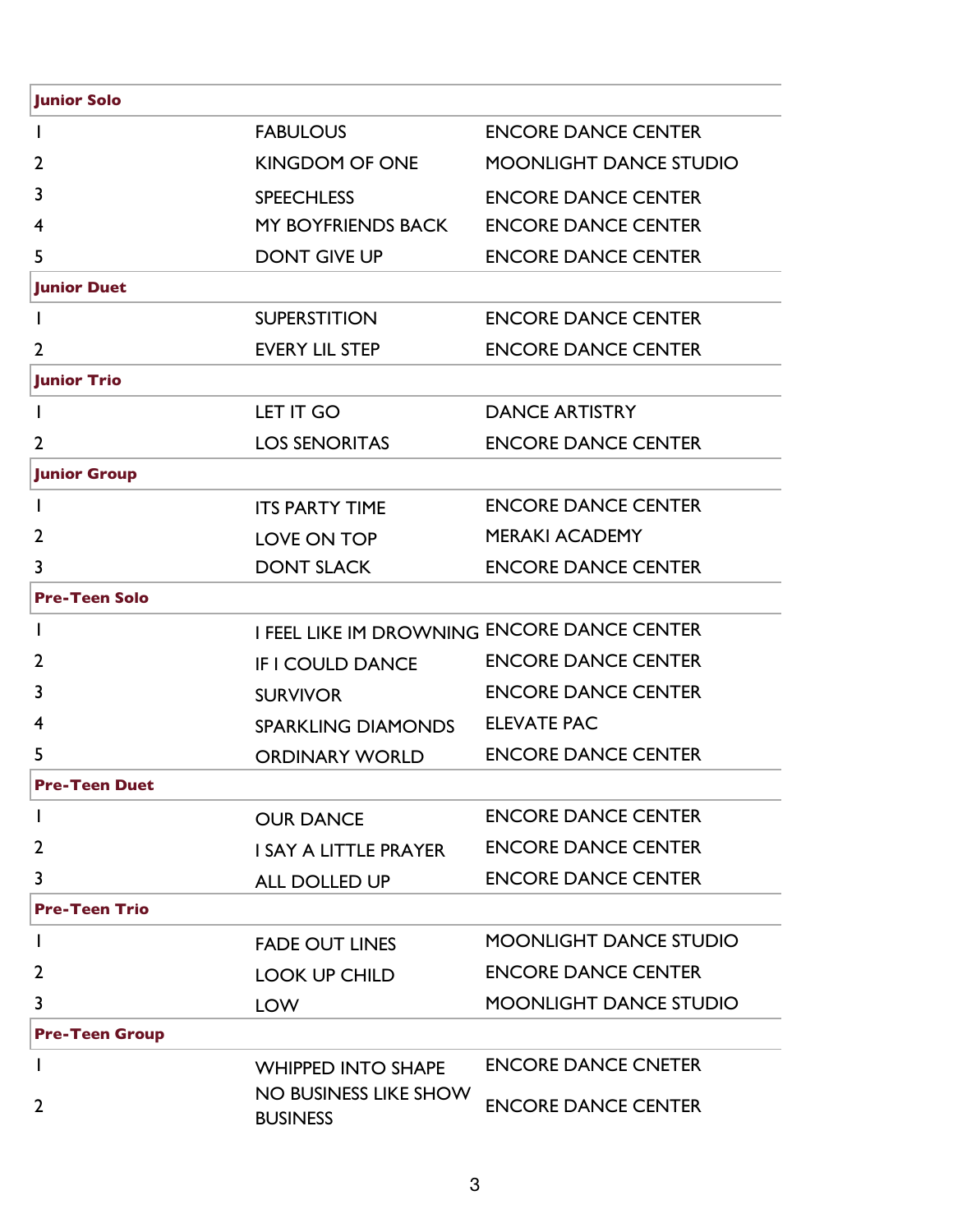| $\overline{3}$              | <b>ELITE FORCE</b>                      | <b>DANZSTAR LLC</b>        |
|-----------------------------|-----------------------------------------|----------------------------|
| 4                           | <b>ILL STAY</b>                         | <b>ENCORE DANCE CENTER</b> |
| 5                           | <b>DO IT LIKE THIS</b>                  | <b>ENCORE DANCE CENTER</b> |
| <b>Pre-Teen Large Group</b> |                                         |                            |
| $\mathbf{I}$                | ME OL BAMBOO                            | <b>ENCORE DANCE CENTER</b> |
| $\overline{2}$              | <b>STATE OF THE WORLD</b>               | <b>ENCORE DANCE CENTER</b> |
| <b>Teen Solo</b>            |                                         |                            |
| $\mathbf{I}$                | <b>RUNAWAY</b>                          | <b>ELEVATE PAC</b>         |
| $\overline{2}$              | <b>MOOD SWINGS</b>                      | <b>ENCORE DANCE CENTER</b> |
| 3                           | <b>CRAVE</b>                            | <b>ELEVATE PAC</b>         |
| 4                           | <b>STALKED</b>                          | <b>ENCORE DANCE CENTER</b> |
| 5                           | <b>OVER MY HEAD</b>                     | <b>ENCORE DANCE CENTER</b> |
| 5                           | <b>SOME GIRLS</b>                       | <b>ENCORE DANCE CENTER</b> |
| <b>Teen Duet</b>            |                                         |                            |
| $\mathbf{I}$                | DONT GIVE UP ON ME                      | <b>ELEVATE PAC</b>         |
| $\overline{2}$              | <b>GET THAT</b>                         | <b>ELEVATE PAC</b>         |
| 3                           | <b>WILL ROLL</b>                        | <b>ELEVATE PAC</b>         |
| 4                           | <b>ICE CREAM</b>                        | <b>ENCORE DANCE CENTER</b> |
| 5                           | <b>HUSH</b>                             | <b>ELEVATE PAC</b>         |
| <b>Teen Trio</b>            |                                         |                            |
| $\mathbf{I}$                | <b>LITTLE BOXES</b>                     | <b>ENCORE DANCE CENTER</b> |
| $\overline{2}$              | <b>STAND BY ME</b>                      | <b>ENCORE DANCE CENTER</b> |
| 3                           | THE RAIN MUST FALL                      | <b>DANCE ARTISTRY</b>      |
| $\overline{4}$              | <b>MY IMMORTAL</b>                      | <b>DANCE ARTISTRY</b>      |
| <b>Teen Group</b>           |                                         |                            |
| $\mathsf{l}$                | 85                                      | <b>ELEVATE PAC</b>         |
| $\overline{2}$              | DANCING IN THE STREETS ELEVATE PAC      |                            |
| 3                           | <b>WAKING UP SLOE</b>                   | <b>ELEVATE PAC</b>         |
| $\overline{4}$              | <b>CHELSEA ROGERS</b>                   | <b>ELEVATE PAC</b>         |
| 5                           | <b>NOW THAT WE FOUND</b><br><b>LOVE</b> | <b>ELEVATE PAC</b>         |
| <b>Teen Large Group</b>     |                                         |                            |
| $\mathsf{l}$                | <b>DERANGED EMOTIONS</b>                | <b>ENCORE DANCE CENTER</b> |
| $\overline{2}$              | <b>BALLROOMS BLOTTS</b>                 | <b>ELEVATE PAC</b>         |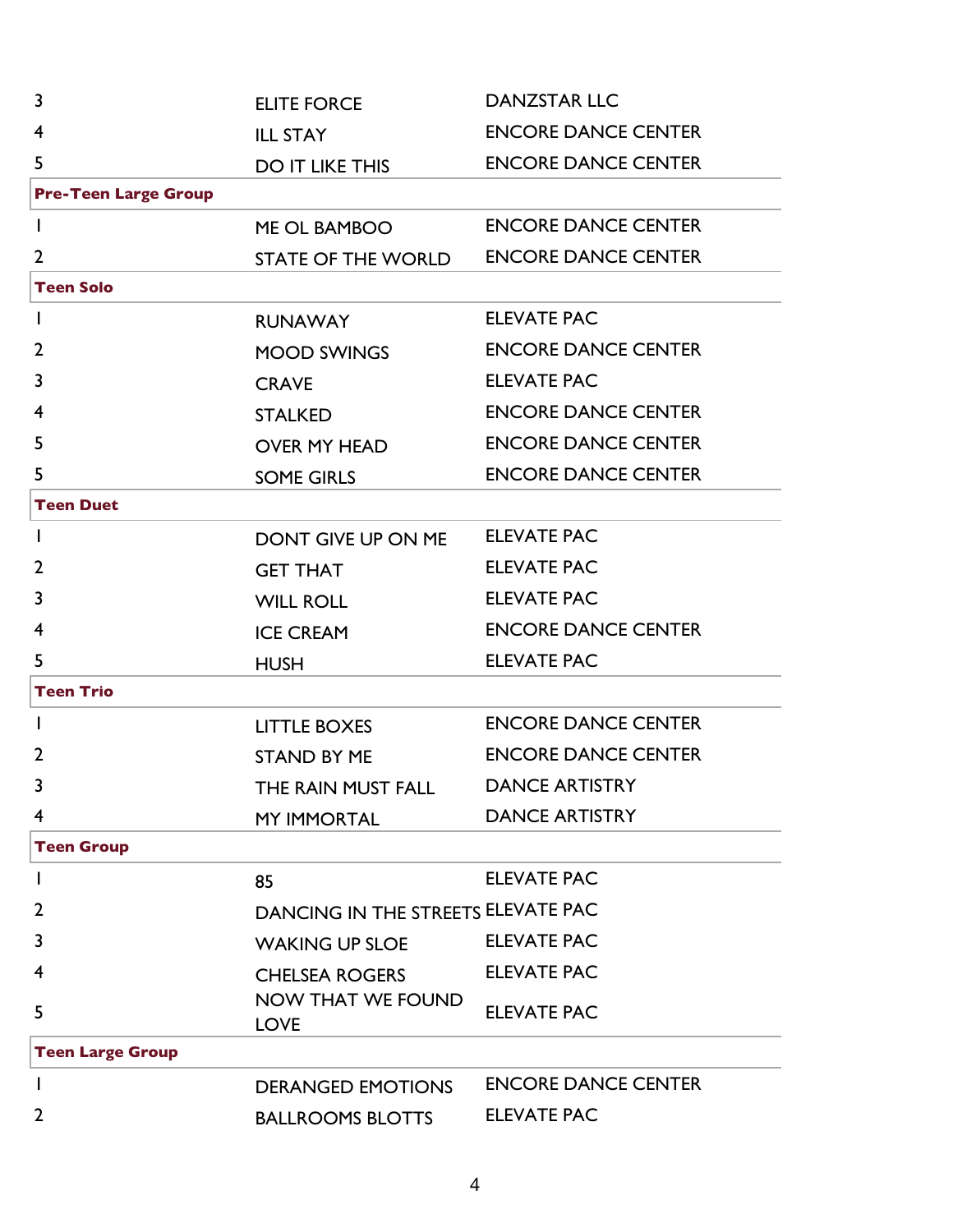| $\overline{2}$            | <b>DREAM STATE</b>                        | <b>ELEVATE PAC</b>          |
|---------------------------|-------------------------------------------|-----------------------------|
| $\overline{2}$            | I AM HERE                                 | <b>ENCORE DANCE CENTER</b>  |
| 3                         | <b>MAMBO ITALIANO</b>                     | <b>ELEVATE PAC</b>          |
| 4                         | <b>GREASE</b>                             | <b>EENCORE DANCE CENTER</b> |
| 5                         | <b>WORKIN FOR ME</b>                      | <b>ELEVATE PAC</b>          |
| <b>Teen Line</b>          |                                           |                             |
| $\mathbf{I}$              | <b>JUMP SHOUT BOOGIE</b>                  | <b>COPELAND QUEEN</b>       |
| $\overline{2}$            | <b>ONE</b>                                | <b>COPELAND QUEEN</b>       |
| <b>Senior Solo</b>        |                                           |                             |
| L                         | <b>ILLUSORY LIGHT</b>                     | <b>ENCORE DANCE CENTER</b>  |
| $\overline{2}$            | <b>BEFORE YOU GO</b>                      | <b>ELEVATE PAC</b>          |
| 3                         | NO TIME TO DIR                            | <b>ENCORE DANCE CENTER</b>  |
| 4                         | NE ME QUITTE PAS                          | <b>ENCORE DANCE CENTER</b>  |
| 5                         | <b>LOOK OUT</b>                           | <b>ENCORE DANCE CENTER</b>  |
| <b>Senior Duet</b>        |                                           |                             |
| L                         | <b>SMILE</b>                              | <b>ENCORE DANCE CENTER</b>  |
| $\overline{2}$            | <b>ALL THIS LOVE</b>                      | <b>ENCORE DANCE CENTER</b>  |
| 3                         | THE LAST SLEEPOVER                        | <b>DANCESPACE</b>           |
| 4                         | A LOVELY NIGHT                            | <b>ENCORE DANCE CENTER</b>  |
| 5                         | SON OF A PREACHER MAN ENCORE DANCE CENTER |                             |
| <b>Senior Trio</b>        |                                           |                             |
|                           | THE END                                   | <b>ENCORE DANCE CENTER</b>  |
| 2                         | <b>BOYS ON TOUR</b>                       | <b>ENCORE DANCE CENTER</b>  |
| 3                         | <b>CONGA REMIX</b>                        | <b>ENCORE DANCE CENTER</b>  |
| $\overline{4}$            | HUNG UP ON YOU                            | <b>DANCESPACE</b>           |
| <b>Senior Group</b>       |                                           |                             |
|                           | <b>TOMORROW</b>                           | <b>ENCORE DANCE CENTER</b>  |
| $\overline{2}$            | <b>RESCUE</b>                             | <b>ELEVATE PAC</b>          |
| 3                         | I FEEL A SIN COMING UP                    | <b>ENCORE DANCE CENTER</b>  |
| 4                         | <b>I KNOW YOU CARE</b>                    | <b>COPELAND QUEEN</b>       |
| 5                         | <b>ITS RAINING MEn</b>                    | <b>COPELAND QUEEN</b>       |
| <b>Senior Large Group</b> |                                           |                             |
|                           | Home again                                | <b>ENCORE DANCE CENTER</b>  |
| $\overline{2}$            | March                                     | <b>ENCORE DANCE CENTER</b>  |
|                           |                                           |                             |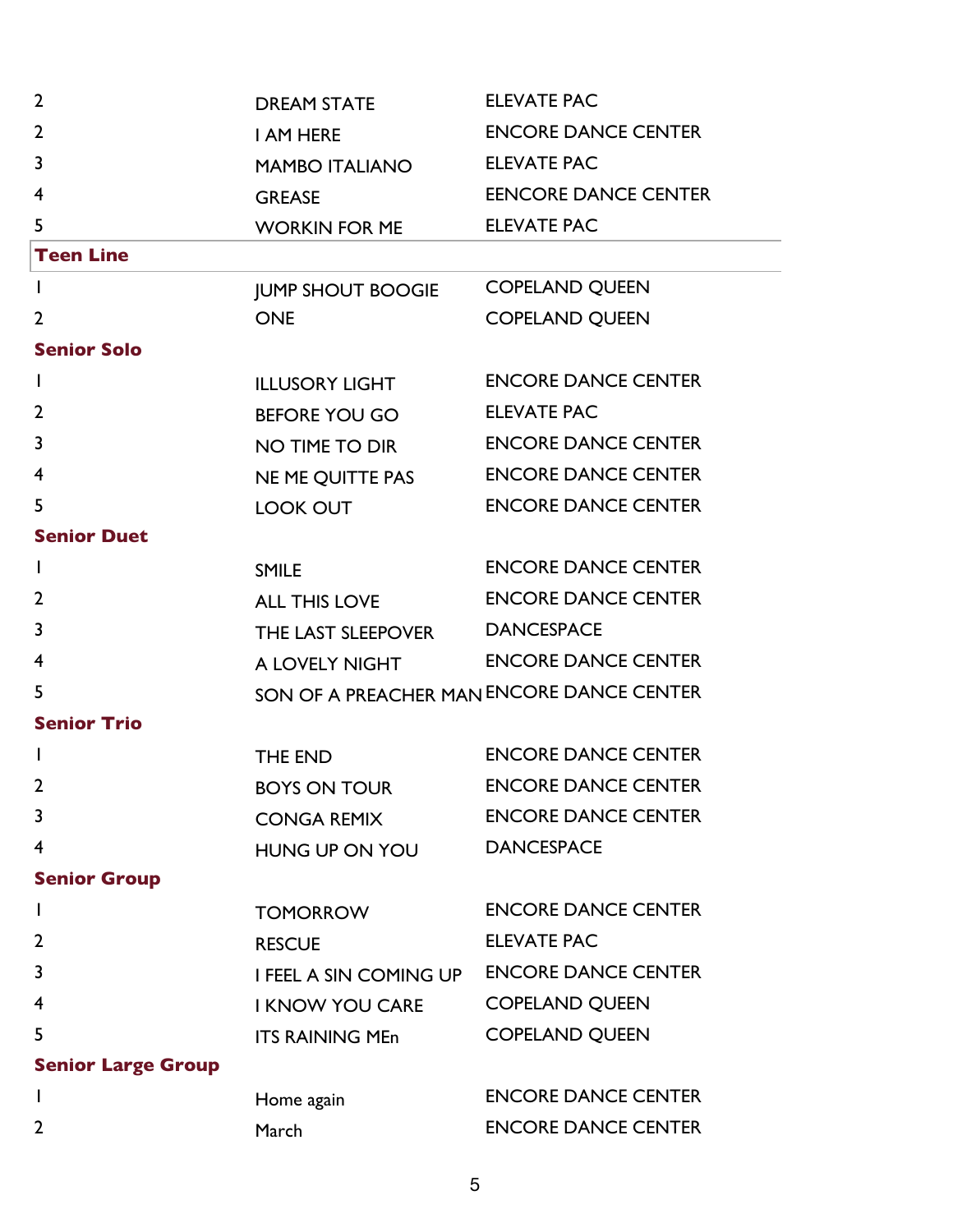| 3                                         | <b>RUBY BLUE</b>                                 | <b>ENCORE DANCE CENTER</b> |
|-------------------------------------------|--------------------------------------------------|----------------------------|
| 4                                         | <b>REMEMBER ME</b>                               | <b>DANCESPACE</b>          |
| 13 and Up Production                      |                                                  |                            |
|                                           | SINATRA REMIX                                    | <b>ENCORE DANCE CENTER</b> |
| $\overline{2}$                            | HELLO GOOD MORNING ELEVATE PAC                   |                            |
| <b>Overall Solo/Duet/Trio</b>             |                                                  |                            |
| 1 #158 Illusory Light Encore Dance Center |                                                  |                            |
|                                           | <b>Overall Group/Large Group/Line/Production</b> |                            |
| I #145 Tomorrow                           | <b>Encore Dance Center</b>                       |                            |

## **Sheer Artist Award - First Place High Score Solo/Duet/Trio - 2021 Tour or National Convention Scholarship**

| Zoe Lindsey              | Sofia Henriquez       | <b>Hailey Muellner</b> |
|--------------------------|-----------------------|------------------------|
| Janae Dancy              | Kira Lakin            | Christopher Harmon     |
| Jocianna Hooper          | Reyna Wolfen          | Mia Casey              |
| <b>Aubrielle Hawkins</b> | Alejandra Uribe       | Maddie Barboza         |
| Skylah Quinones          | Mia Ziemba            | Laci Macan             |
| Alexia Wynn              | Charlie Champion      | Samantha Barboza       |
| Mary James Steadman      | <b>Frankie Campos</b> | Jade Kelly-Carter      |
| Casey Babington          | Paris Ortiz           | <b>Elle Clark</b>      |
| Lola Hires               | Jordin Driscoll       | Emma Wynkoop           |
| <b>Grayson Miller</b>    | Hannah Gallatin       |                        |
| Katie Hawthorn           | Karson Ray            |                        |

# **Sheer Competition Voucher - First Place High Score Group/Large Group/Line/Production/Overall**

| <b>JUNIOR GROUP</b>        | \$100 | <b>DANCE ARTISTRY</b> |
|----------------------------|-------|-----------------------|
| <b>SMALL WONDERS</b>       | \$300 | <b>ELEVATE PAC</b>    |
| <b>GROUP, SMALL</b>        |       |                       |
| <b>WONDERS GROUP,</b>      |       |                       |
| <b>TEEN GROUP</b>          |       |                       |
| <b>JUNIOR LARGE GROUP,</b> | \$325 | <b>DANCESPACE</b>     |
| PRE-TEEN GROUP, TEEN       |       |                       |
| <b>GROUP</b>               |       |                       |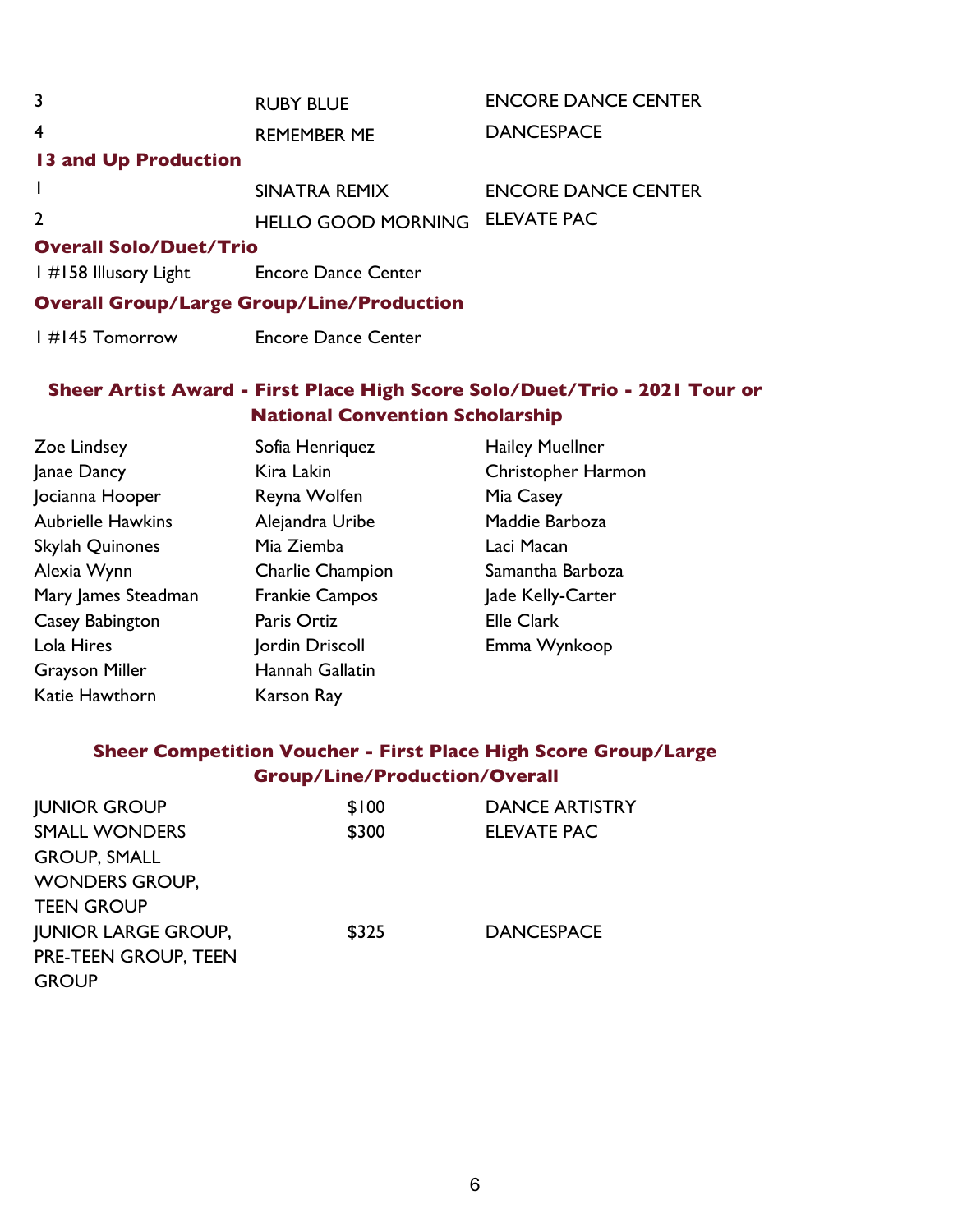SMALL WONDERS GROUP, JUNIOR GROUP, PRE-TEEN GROUP, PRE-TEEN LARGE GROUP, TEEN LARGE GROUP, SENIOR GROUP, SENIOR LARGE GROUP, OVERALL SOLO, OVERALL GROUP

\$1,325

ENCORE DANCE CENTER

TEEN LINE \$150 COPELAND QUEEN **Sheer Choreography Award - Outstanding Choreography - 2021 National \$100 Credit**

| #I ROXIE             | <b>DANCE ARTISTRY</b>          |
|----------------------|--------------------------------|
| #42 SINGING FROM THE |                                |
| <b>WINDOWS</b>       | <b>COPELAND OUEEN</b>          |
| #94 85               | <b>ELEVATE PERFORMING ARTS</b> |
| #184 DERANGED        | <b>ENCORE DANCE CENTER</b>     |
| #201 ITS A HARD      |                                |
| <b>KNOCK LIFE</b>    | <b>DANCESPACE</b>              |

#### **Sheer Excellence Award - Recognition of Faculty in Convention Class - 2021 Full National Convention Scholarship**

| Layla Fowler         | Luke Moen             | <b>Taylor Vigeant</b>   |
|----------------------|-----------------------|-------------------------|
| Anastazja Kubajek    | Emma Wynn             | Sireena Dunford         |
| Jordyn Keenan        | Lexi Tabor            | <b>Kaitlyn Critides</b> |
| <b>Grace Hewlett</b> | <b>Hailey Sanchez</b> | Emma Jones              |
| <b>Madison Arluk</b> | Megan Bond            | Jordan Hentrich         |
| Maliah Adcock        | <b>Kate Grattan</b>   | <b>Braelie Manship</b>  |
| Liliana Couture      | Ariana Cedeno         | Sophia Lucas            |
| Dianni Browne        | Libby Watson          | <b>Etta Parsons</b>     |

### **Sheer Style Award - Highest Score per Dance Style - 2021 National \$100 Credit**

| <b>ACROBATIC</b><br><b>BALLET</b><br><b>CONTEMPORARY</b> | #154 SURVIVOR<br>#28 FIGHTING FOR ME<br>#78 IF I HAD A BOAT | <b>ENCORE DANCE CENTER</b><br><b>DANZSTAR LLC</b><br>ELEVATE PERFORMING ARTS CENTE |
|----------------------------------------------------------|-------------------------------------------------------------|------------------------------------------------------------------------------------|
| <b>HIP HOP</b>                                           | #30 SAINTS                                                  | <b>DANZSTAR LLC</b>                                                                |
| <b>JAZZ</b>                                              | #69 WORKIN                                                  | <b>ELEVATE PERFORMING ARTS</b>                                                     |
| <b>LINE PRECISION</b>                                    | #32 ONE                                                     | <b>COPELAND QUEEN SCHOOL</b>                                                       |
| <b>LYRICAL</b>                                           | #82 BREATHE AGAIN                                           | <b>ELEVATE PERFORMING ARTS</b>                                                     |
| <b>MODERN</b>                                            | #228 THAT DRESS                                             | <b>DANCESPACE</b>                                                                  |
| <b>MUSICAL THEATER</b>                                   | #148 I CANT LET YOU                                         | <b>ENCORE DANCE CENTER</b>                                                         |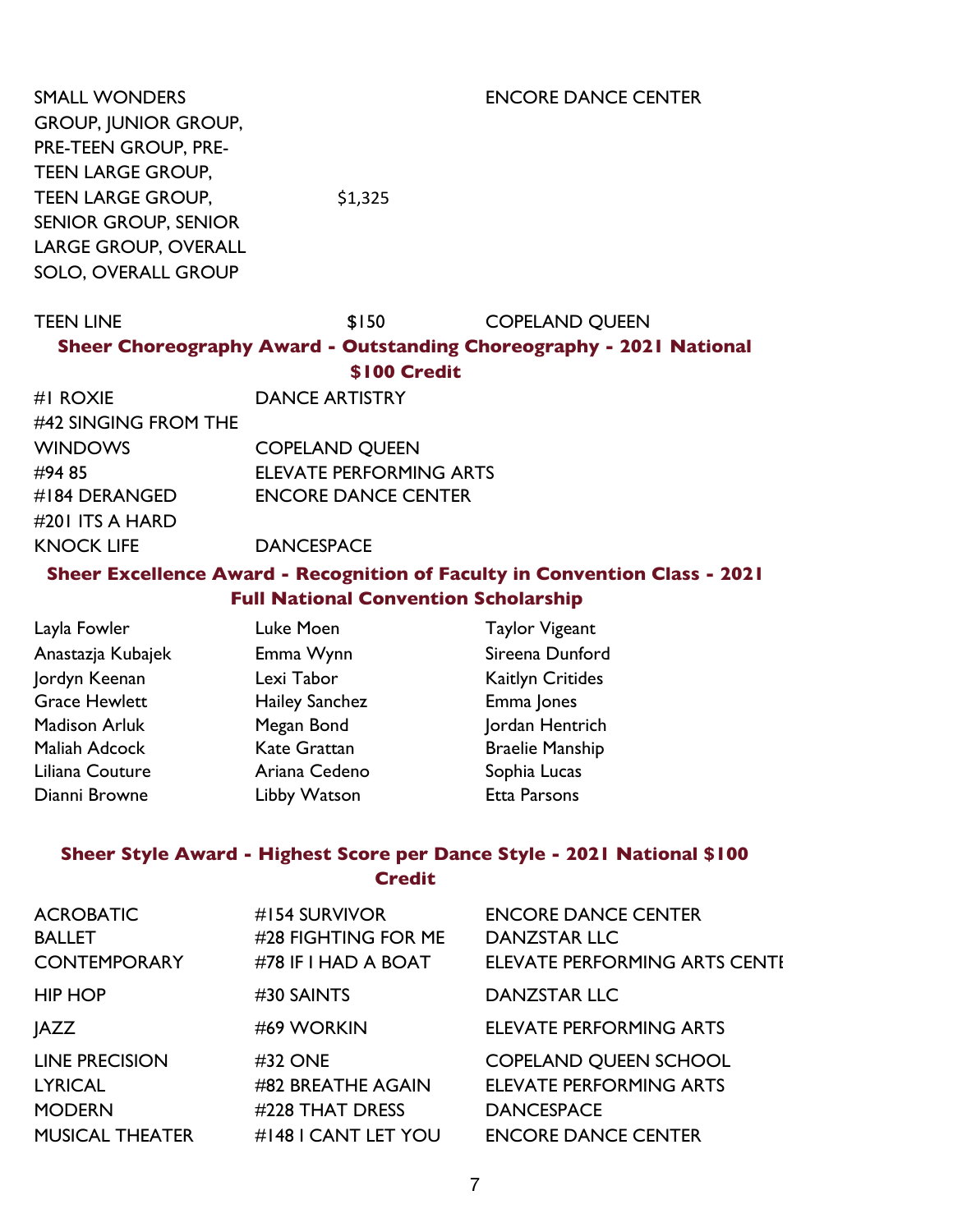| <b>OPEN</b>                    | #214 HEART CRY DANCESPACE                              |                                                                              |  |
|--------------------------------|--------------------------------------------------------|------------------------------------------------------------------------------|--|
| <b>POINTE</b>                  | #125 NE ME QUITTE PAS ENCORE DANCE CENTER              |                                                                              |  |
| <b>TAP</b>                     | #27 BELLHOP BOOGIE THREE LITTLE BIRDS                  |                                                                              |  |
|                                |                                                        | Sheer Director Award - Highest Score per Dance Studio - 2021 National \$100  |  |
|                                | <b>Credit</b>                                          |                                                                              |  |
| <b>ENCORE DANCE</b>            |                                                        |                                                                              |  |
| <b>CENTER</b>                  |                                                        | #158 ILLUSORY LIGHT                                                          |  |
| ELEVATE PERFORMING ARTS CENTER |                                                        | #92 RUNAWAY                                                                  |  |
| <b>DANCESPACE</b>              |                                                        | #201 ITS A HARD KNOCK LIFE                                                   |  |
| THE DANCE COLLECTIVE           |                                                        | #17 AT LAST                                                                  |  |
| <b>COPELAND QUEEN</b>          |                                                        | #40 I KNOW YOU CARE                                                          |  |
| <b>DANZSTAR LLC</b>            |                                                        | #30 SAINTS                                                                   |  |
| <b>MOONLIGHT DANCE</b>         |                                                        | #18 FADE OUT LINES                                                           |  |
| <b>DANCE ARTISTRY</b>          |                                                        |                                                                              |  |
| <b>UNLIMITED</b>               |                                                        | #I ROXIE                                                                     |  |
| <b>OUTER BANKS DANCE</b>       |                                                        | #14 GRAVITY                                                                  |  |
| <b>MERAKI ACADEMY</b>          |                                                        | #16 OPPORTUNITY                                                              |  |
| <b>THREE LITTLE BIRDS</b>      |                                                        | #24 BELLAS FINAL                                                             |  |
|                                | <b>MOVE THE INITIATIVE- Half Intensive Scholarship</b> |                                                                              |  |
| Anastazja Kubajek              |                                                        |                                                                              |  |
| <b>Kate Grattan</b>            |                                                        |                                                                              |  |
| <b>Congeniality Award</b>      |                                                        |                                                                              |  |
|                                |                                                        |                                                                              |  |
| <b>ENCORE DANCE CENTER</b>     |                                                        |                                                                              |  |
|                                |                                                        | danceX Certificates - Free Virtual Entry into the September Virtual Audition |  |
| #66 Mambo Italiano             | #40   Know You Care                                    |                                                                              |  |
|                                |                                                        | Vickie Sheer Award - Achievement Above and Beyond Expectations - 2021        |  |
| <b>National \$50 Credit</b>    |                                                        |                                                                              |  |
| Small Wonder                   | Zoe Lindsey                                            | <b>ENCORE DANCE CENTER</b>                                                   |  |
| Junior                         | Mary James Steadman                                    | <b>DANCESPACE</b>                                                            |  |
| Pre-Teen                       | <b>Frankie Campos</b>                                  | <b>ENCORE DANCE CENTER</b>                                                   |  |
| <b>Teen</b>                    | <b>Hailey Muellner</b>                                 | <b>ELEVATE PAC</b>                                                           |  |
| Senior                         | Samantha Barboza                                       | <b>ENCORE DANCE CENTER</b>                                                   |  |